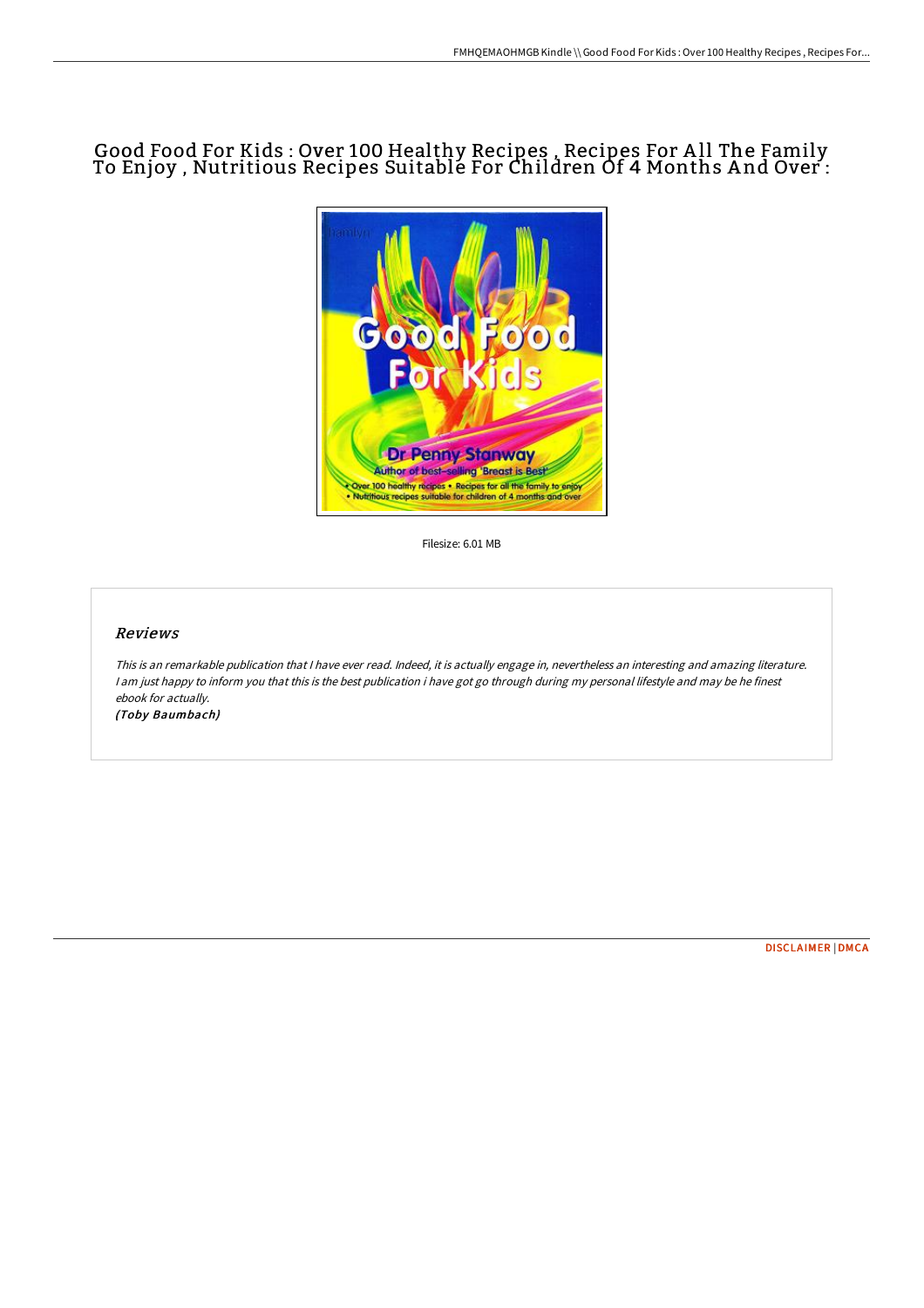## GOOD FOOD FOR KIDS : OVER 100 HEALTHY RECIPES , RECIPES FOR ALL THE FAMILY TO ENJOY , NUTRITIOUS RECIPES SUITABLE FOR CHILDREN OF 4 MONTHS AND OVER :



Hamlyn Publishing / Ted Smart Books, 2000. Hardcover. Book Condition: New. Dust Jacket Condition: New. 1st Edition. Published In 2000 : 1st. Edition : Hamlyn / Ted Smart Books : Large Format : Tiniest Amount Of Face Rubbing To The Dust Wrapper : The Boards Are Lovely, Just 2 Tiny Bottom Corner Bumps : Otherwise , As New Throughout : The Children Will Love These Recipes :

A Read Good Food For Kids : Over 100 Healthy Recipes , Recipes For All The Family To Enjoy , [Nutritious](http://digilib.live/good-food-for-kids-over-100-healthy-recipes-reci.html) Recipes Suitable For Children Of 4 Months And Over : Online

Download PDF Good Food For Kids : Over 100 Healthy Recipes , Recipes For All The Family To Enjoy , [Nutritious](http://digilib.live/good-food-for-kids-over-100-healthy-recipes-reci.html) Recipes Suitable For Children Of 4 Months And Over :